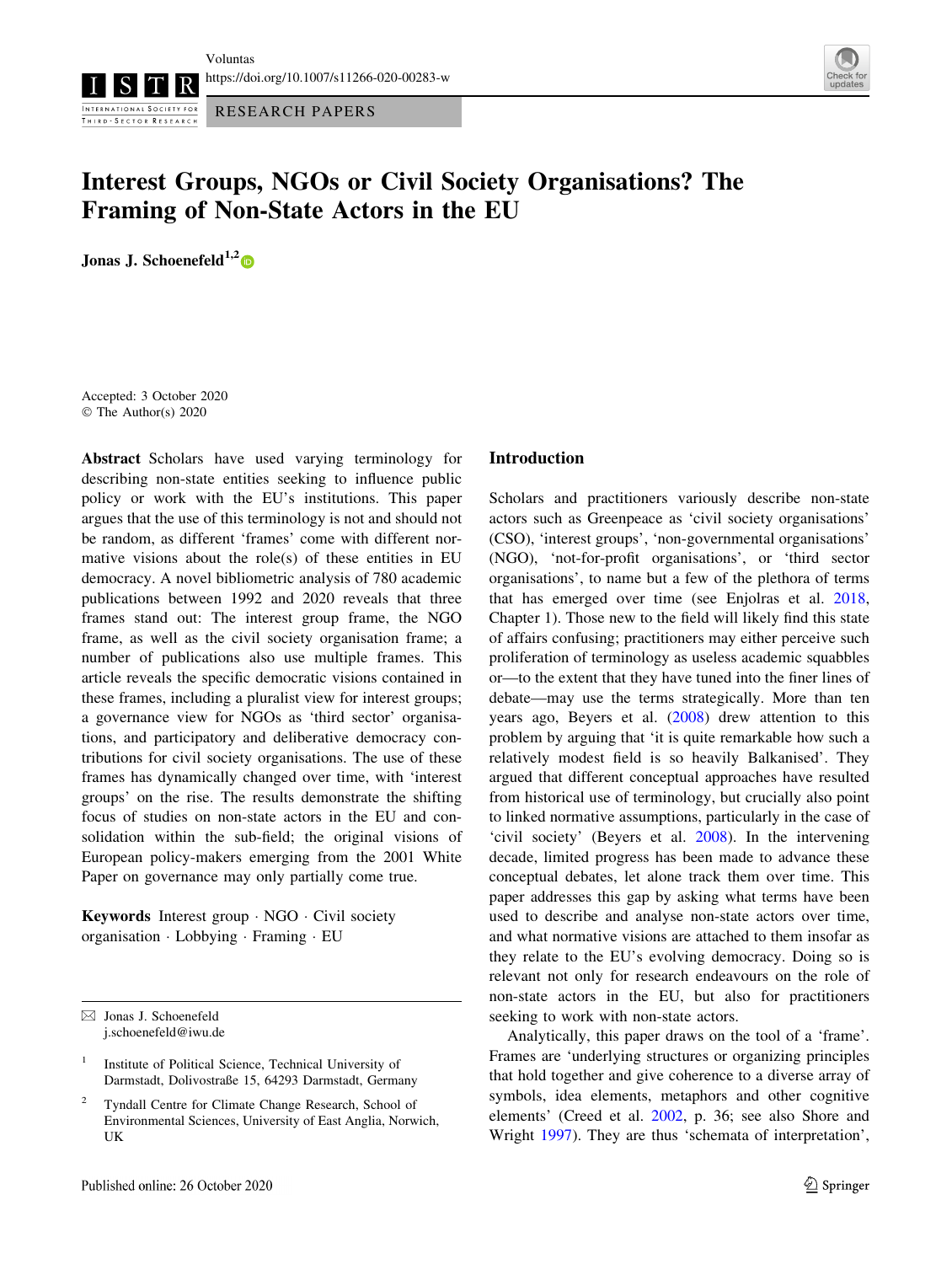or mental structures, which order what would otherwise appear disjointed (Goffman [1974](#page-10-0), p. 21; see also Creed et al. [2002\)](#page-9-0). Framing implies organising cognitive elements such as ideas, practices, or beliefs into coherent networks (Benford and Snow [2000](#page-9-0)). Analysing frames has gained popularity in social sciences as a way of expanding our understanding of how people make meaning in networked ways, including framing endeavours by non-state actors (Boräng et al.  $2014$ ). This paper in turn argues that terminological choices in describing non-state actors matter, because each term signifies underlying ideational networks or frames about the roles and functions of these organisations in democratic systems (see Kutay [2017\)](#page-10-0). While the paper adopts 'non-state actor' for narrative purposes—in line with the Oxford Dictionary of English (3rd ed.) understanding a non-state actor broadly as 'an individual or organization that has significant political influence but is not allied to any particular country or state', it seeks to disentangle the terminology used in scholarship in order to shine a spotlight on academia's key role in framing nonstate actors. While non-state actors may include armed or terrorist groups (see Clapham [2009](#page-9-0), p. 200), the focus of this paper is on actors that are generally considered legitimate elements of EU governance.

Developing a better understanding of the framing of non-state actors by researchers matters for two reasons: first, it contributes to the conceptual clarity of the field, which is undermined if terminology is used uncritically or randomly, and especially if underlying normative implications remain unclear (Beyers et al. [2008](#page-9-0)). Clear concepts are also a precondition for fruitful empirical explorations (see Baroni et al. [2014](#page-9-0); Sartori [1970\)](#page-11-0). Second, this paper argues that more than mere conceptual and definitional issues are at stake, because each frame captures a normative vision about the role of non-state actors in the delivery of social values and public goods such as democracy, environmental protection, citizen engagement, and others. Frames may influence other academics, policy-makers, and citizens regarding (1) what we can expect from non-state actors and (2) the normative role that non-state actors should play in the European polity. Scholars have already noted the power of framing that non-state actors conduct themselves (Boräng et al.  $2014$ ; Boräng and Naurin  $2015$ ; Klüver and Mahoney  $2015$ ). It is thus high time to consider how scholars frame non-state actors in their own work and with what (explicit or implicit) normative connotations.

Empirically, this paper contributes a fresh bibliometric analysis of a novel literature database containing 780 academic publications on non-state actors in the European Union (EU) that have appeared between 1992 and 2020. The EU has been identified as a particularly dynamic site of non-state actor interest and involvement—often described as various forms of lobbying. The growth of these activities

has attracted the attention of an international community of scholars (Bunea and Baumgartner [2014\)](#page-9-0). Prominent existing studies have addressed the number of EU non-state actors (Berkhout et al. [2015](#page-9-0); Wonka et al. [2010](#page-11-0)), their funding and regulation (see Greenwood [2017\)](#page-10-0), their access to the European institutions (e.g. Albareda and Braun [2019](#page-9-0); Arras and Beyers [2020](#page-9-0); Coen and Katsaitis [2019\)](#page-9-0), their influence (Dür, [2007;](#page-9-0) Klüver [2013\)](#page-10-0), their strategies as well as their professionalisation (Klüver and Saurugger [2013](#page-10-0); Maloney et al. [2018\)](#page-10-0). A second reason why the EU is a particularly useful site of empirical study for the current paper is that has always been an evolving political system with vibrant debates on its democratic nature and quality (e.g. Warleigh [2003\)](#page-11-0), which has stimulated research on the role of non-state actors' contribution to democratic governance (Kohler-Koch and Quittkat [2013](#page-10-0); Saurugger [2008](#page-11-0)).

The paper proceeds as follows: It starts with an overview of framing approaches and then describes the empirical methods, namely combining bibliometric and keyword analyses with a literature review in order to expose the prevalence and emergence of prevalent frames of non-state actor research in the EU. The fourth section disentangles prominent conceptual frames and demonstrates how they contain democratic ideals of the EU polity. The paper concludes by highlighting the growing importance of academic framing in EU non-state actor politics.

## Framing Approaches

Framing approaches have been especially popular among social movement scholars, who ask how social movement leaders frame strategically to mobilise people (Snow et al. [1986](#page-11-0)). For instance, 'collective action frames' combine events and information that may otherwise seem disconnected, in order to define problems and, after linking them to solutions, provide rationales for action (Benford and Snow [2000](#page-9-0); Rein and Schön [1991](#page-10-0)). In political terms, frames can be powerful—for example, 'old' issues can be turned into 'new' ones by reframing them (Chong and Druckman [2007](#page-9-0)) and one can bridge, connect, and extend, but also manipulate frames and use them strategically (Mazey and Richardson [1997\)](#page-10-0). In Lakoff's [\(2004](#page-10-0)) terms,

In politics our frames shape our social policies and the institutions we form to carry out policies. To change our frames is to change all of this. Reframing is social change. (p. XV; emphasis in original).

For example, Ruzza ([2004,](#page-11-0) p. 58) explains how governments and non-state actors reframed 'environmentalism' as 'sustainable development' and how this new frame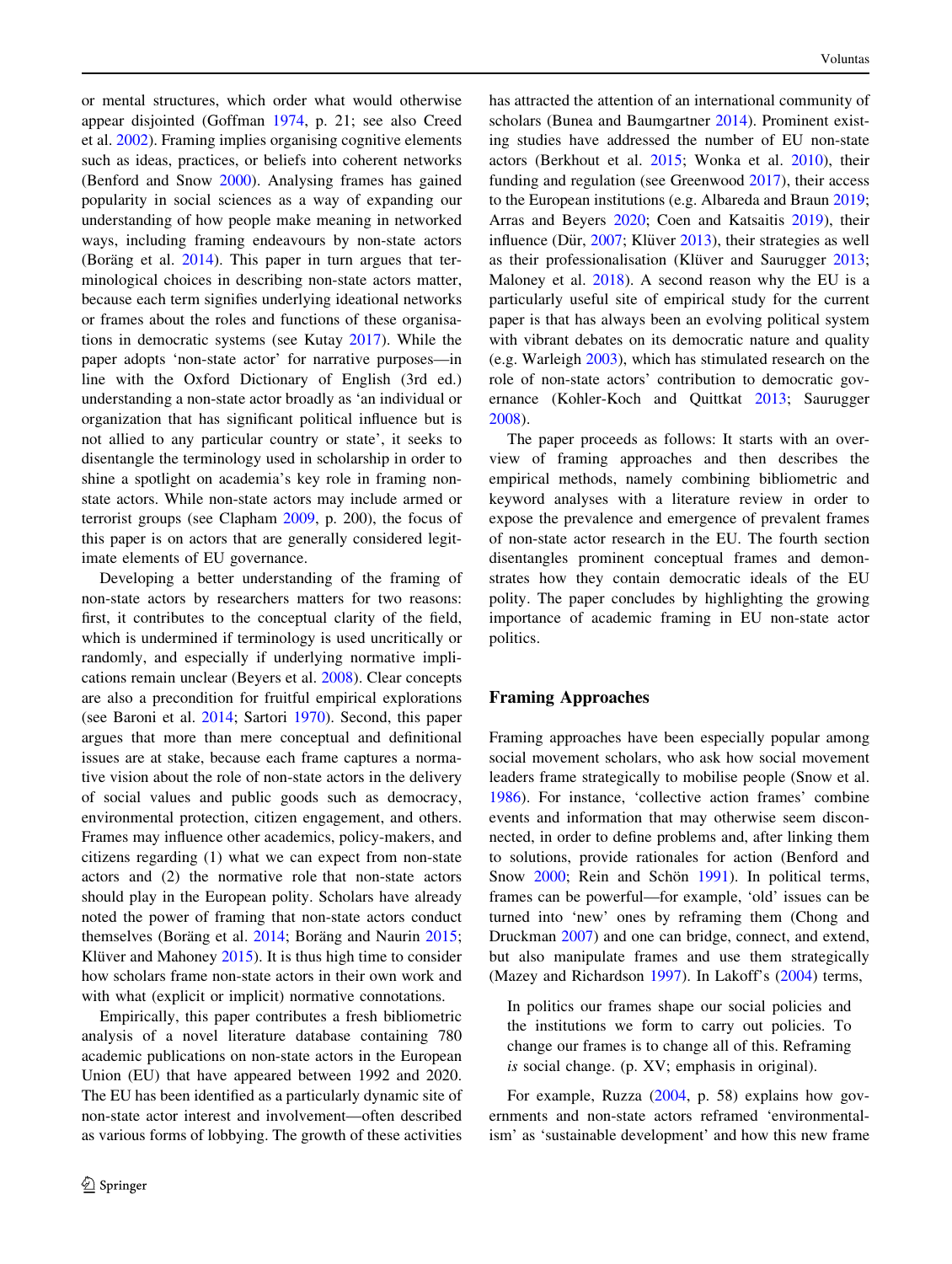enabled business actors to collaborate on environmental issues. This paper argues that social scientists create and manipulate frames by describing and researching social or political phenomena, including non-state actors. Precisely because terms such as CSO or NGO remain diffuse and variable, their use implies constant re-framing and linking with normative ideas about the their (political) context (here the European polity), even if this happens in an academic environment.

Not all frames are equally effective. Benford and Snow [\(2000](#page-9-0)) identify a few 'master frames' that have been used to rally large constituencies behind certain causes, such as the 'environmental justice frame'. Some frames resonate more than others, depending on their fit with social movements, the wider life-world and whether people articulating them are perceived as credible (Benford and Snow [2000](#page-9-0)). Frame efficacy also depends on institutional environments (Ruzza [2004](#page-11-0)). Those studying framing should therefore identify whether certain master frames exist and consider their interactions with outside factors.

Finally, framing is a dynamic process because people intentionally or unintentionally change, adjust and sometimes manipulate frames (Chong and Druckman [2007](#page-9-0); see also Benford and Snow [2000](#page-9-0); Tarrow [1992\)](#page-11-0). Callon ([1998\)](#page-9-0) argues that frames are inherently dynamic because the elements they comprise remain connected with the world by virtue of their origin. This creates constant frame 'overflow', meaning that frame contents contribute to ongoing frame emergence and re-framing (Callon [1998\)](#page-9-0). In light of these properties, there is to date very limited knowledge on the origin of frames, how they move through political space, and how long they remain more or less stable (Chong and Druckman [2007;](#page-9-0) but see Entman [2009](#page-10-0); Gamson [2005](#page-10-0)).

This paper focuses on the framing of non-state actors by academia in the EU, while fully recognising that other actors such as politicians and bureaucrats may also contribute to this process (see Smismans [2003\)](#page-11-0). It also remains cognizant of frame dynamism, which includes horizontal interactions, levels of frame overlap, and frame differentiation. Importantly, framing processes are often highly political because their outcomes may have implications for access to reputational, monetary, and other resources. For example, certain CSOs receive financial support from the EU institutions (Bouwen [2009\)](#page-9-0). The following section describes the methods used in order to identify prevalent frames and their dynamic emergence in research on nonstate actors over time.

# **Methods**

#### Assembling the New Database

The first step involved searching the prevalent academic databases Scopus,<sup>®</sup> Web of Knowledge,<sup>SM</sup> and Proquest International Bibliography of the Social Sciences (IBSS) for relevant academic publications. These databases provide a broad, multidisciplinary coverage of multiple academic fields including political science, sociology, and geography. The approach applied in this research is thus more comprehensive than earlier efforts, which had exclusively focused on political science and public policy studies (Bunea and Baumgartner [2014](#page-9-0)). The sample from these databases thus provides a good estimation of the nature of publications on non-state actors (Andrés [2009](#page-9-0)). The search was based on an extensive collection of terms or keywords<sup>1</sup> drawn from the literature review by Beyers and colleagues [\(2008](#page-9-0)) and turned into search text with Boolean indicators. The raw data were imported into the reference management software program Citavi and duplicates removed. The search includes all journal articles, book chapters, and other relevant publications, while books on the subject were excluded. $<sup>2</sup>$  In addition, all arti-</sup> cles whose titles and/or abstracts did not clearly indicate that they were about non-state actors in the EU were removed.

## Bibliometric Analysis

The second step involved analysing the full database with bibliometric approaches (Andrés [2009](#page-9-0); Donohue [1973\)](#page-9-0) in order to evaluate the prevalence of frames in literatures on non-state actors in the EU. First, the publication year was recorded for each item in the qualitative analysis software NVIVO. Second, depending on the emergence of keywords in the titles and abstracts, publications were coded into corresponding categories signifying descriptive frames<sup>3</sup>; four frame signifiers emerged as strongest, namely interest group; NGO; civil society organisation; and multiple

This section describes the methods applied to create the new database and to analyse it with bibliometric tools.

<sup>&</sup>lt;sup>1</sup> The search for relevant documents used the following keywords (linguistic variations were included and in relevant cases captured with 'wild cards' and combinations defined with Boolean operators): European Union, interest group, political interest, political interest group, interest association, interest organisation, organised interest, pressure group, specific interest, special interest group, citizen group, public interest group, nongovernmental, nongovernmental organisation, social movement organisation, civil society organisation, third sector, lobby, lobbying, charity, and nonprofit.

<sup>2</sup> Books were excluded because they could not be retrieved and analysed in their entirety.

<sup>&</sup>lt;sup>3</sup> The analysis started with the existing frames retrieved from extant literatures, but also added more terms inductively throughout the process in order to enable the categorisation of the vast majority of publications. Nineteen publications (or 2.4% of the database) could not be categorised and were thus marked as 'unassigned'.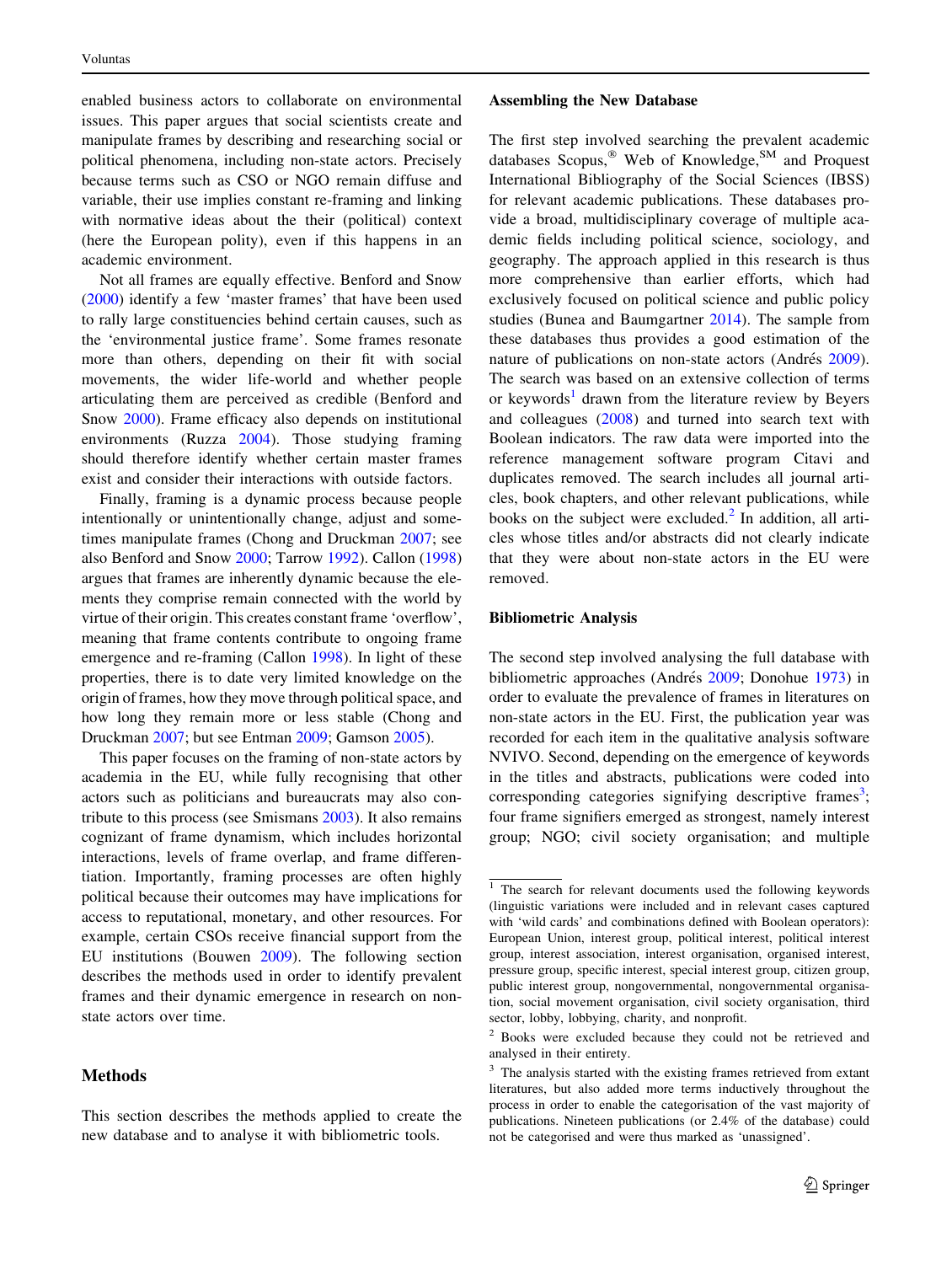frames. Keywords that did not feature in at least 10 articles in any one year between 1992 and  $2020<sup>4</sup>$  are not reported.<sup>5</sup> Third, each publication was subjected to a keyword query using NVIVO. To this end, each publication was stripped of its bibliography and the software then identified the most commonly used keywords in all publications that had been assigned to one of the four main frame signifiers. Only words with three or more characters were included in the analysis, and word clouds were generated in order to support interpretation. In parallel, a literature review was conducted in order to identify linkages between the terms identified, drawing on the author's knowledge of the field, as well as on the contents of the database.

## Results

### Bibliometric Analysis

The initial combined database search returned more than 3000 hits (see Table [1](#page-4-0)). $<sup>6</sup>$  The search involved all publica-</sup> tions that the author was able to retrieve from as early as possible (1992) until June 2020.

After the initial data screening (see above), including removing duplicates and sifting through the studies that resulted from this process, 780 publications remained. In total, the publications from the three major frames and those using multiple fames sum up to 669 publications or 85.9% of the database. The analysis demonstrates that nearly half of the publications fell into the 'interest group' frame, followed by 'NGOs', 'multiple frames', and 'civil society organisation'. See Fig. [1](#page-4-0). Figure [2](#page-4-0) reveals the remarkable general growth of publications on non-state actors, beginning in the early 2000s. Furthermore, this figure reveals the rise of 'civil society' as a keyword in article titles from the early 2000s onwards, remaining roughly on par with 'NGO'. The 'interest group' frame began dominating in the early 2000s; note that the numbers for 2020 only include the first half of the year.

A second step involved tracing the emergence of the four major frames in academic publications over time (see Fig. [2](#page-4-0)).

## Prevalent Frames in Research on Non-state Actors in the EU

This section unpacks the contents of each main frame in greater detail, drawing on the keyword-based insights as well as on a corresponding literature review.

#### The 'Interest Group' Frame

The 'interest group' frame has by and large been the most popular in the study of non-state actors in the EU. But it is also a contentious concept in political science. As Jordan et al. ([2004\)](#page-10-0) explain, interest groups were originally constituted and sustained by individual members (see also Dalziel [2010\)](#page-9-0). As such, they have an 'underlying rationale' that is based on the attitudes or interests of their members (Eising and Lehringer [2013](#page-10-0)). In practice, scholars often deviate from this membership-based idea by categorising all groups that seek to influence political processes as 'interest groups' (Jordan et al. [2004\)](#page-10-0). As a response, some have sought to clarify the concept by refocusing it on the original membership-inspired idea while engaging with functional approaches: Jordan and colleagues [\(2004](#page-10-0)) suggest labelling all entities which seek to influence public policy as 'pressure participants', but distinguishing between 'policy participants', which would be individual companies, and interest/pressure groups, which are typically groups of individuals or other organisations/companies that seek to influence the policy process. However, some staff-based groups may also be classified as interest groups (Jordan et al. [2004\)](#page-10-0).

Others, such as Beyers and colleagues ([2008\)](#page-9-0) seek to define an interest group based on the key organisational features of 'organisation', 'political interests', and 'informality'. The 'organisation' component distinguishes the interest groups from other influences on public policy, such as social movements or public opinion. 'Political interest' means that these groups seek to influence public policy, and 'informality' refers to the fact that these groups do not seek formal political positions (Beyers et al. [2008\)](#page-9-0). Beyers and colleagues [\(2008](#page-9-0)) highlight that this fairly broad definition encompasses a diverse spectrum of actors.

The aforementioned attempts to clarify the concept are mostly done by researchers seeking to operationalise the concept for data collection. There are, however, normative notions included in the 'interest group' frame. The basic idea is that there are multiple groups in a polity pushing for the interests that they represent—and therefore the frame implies pluralist notions of democratic governance (Truman [1951\)](#page-11-0). This idea assumes that interest groups have more or less fixed preferences which are brought to the fore and worked through the relevant institutional context, such as the EU (Mansbridge [1992](#page-10-0)). Policy-makers appear to

<sup>4</sup> The time span used in this analysis was based on available data from the searches; 1992 was the earliest contribution recorded in this dataset.

<sup>5</sup> These include: advocacy organisation, corporate lobbying, lobbying coalition, lobby organisation, non-profit organisation, non-state actors, organised interest, pressure group, social movement organisation, and voluntary organisation.

<sup>6</sup> This research began in 2013 and was updated and finalised in 2020.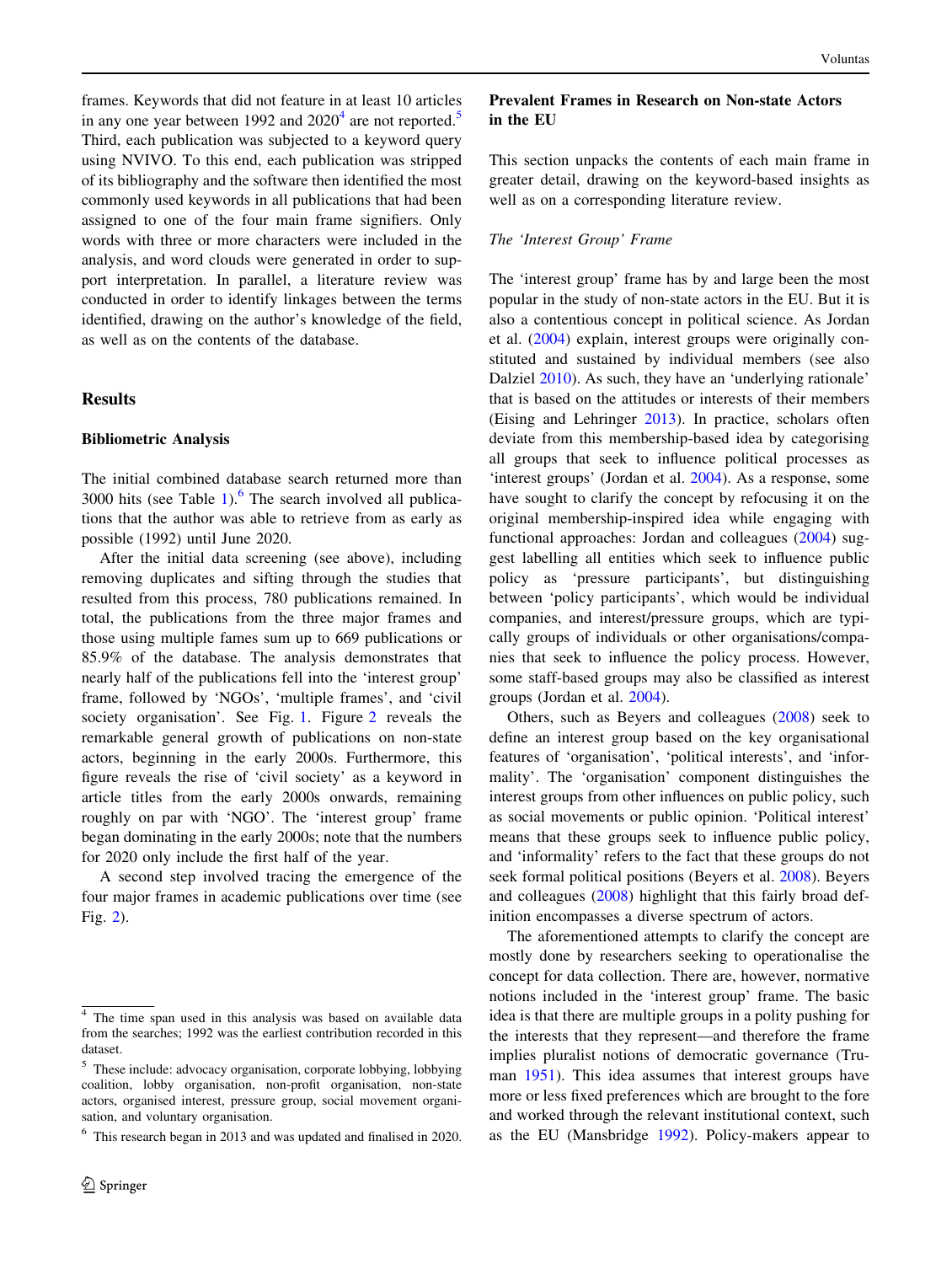<span id="page-4-0"></span>Table 1 Identifying frames in research on non-state actors in the EU

| Source                                                            | Number of publications |
|-------------------------------------------------------------------|------------------------|
| <b>SCOPUS</b>                                                     | 1812                   |
| Web of Knowledge                                                  | 886                    |
| Proquest International Bibliography of the Social Sciences (IBSS) | 571                    |
| Total                                                             | 3269                   |
| Total after removing duplicates                                   | 2508                   |
| Final sample (relevant $\&$ retrievable publications)             | 780                    |



Fig. 1 Key frames in academic publications on non-state actors in the EU

have had different perceptions—Doliwa-Klepacka ([2011\)](#page-9-0) argues that the European Commission introduced the frame, because it felt that it was politically anodyne, especially compared to the term lobbyist/lobbying, which was thought to contain negative connotations. The fact that the keyword 'lobby' ranks in the top ten words used in publications with 'interest group' in the abstract/title shows that this is one of the key contents of the 'interest group' frame. However, the word 'member' also emerges in 12th place, indicating that some elements remain from its original formulation (see Fig. [3\)](#page-5-0). In this line of thinking, the 'interest group' label insinuates a 'Europe of interests'. The latter argument sits well with liberal democratic ideas about political processes (Held [2006](#page-10-0)). These normative notions are easily forgotten when the term interest group is used.

## The 'Non-Governmental Organisation' (NGO) Frame

The non-governmental organisation (NGO) frame, which the United Nations (UN) created in 1945 in order to formalise how non-state actors participate in UN processes, has become increasingly prevalent in politics and academia, particularly in the 1980s and 1990s when neoliberal agendas sought to push back the state and allocate tasks to markets and other actors, including NGOs (Lewis [2010](#page-10-0)). However, 'while the term "NGO" is widely used, there are also many other overlapping terms such as ''non-profit'', ''voluntary'', and ''civil society organisations''' (Lewis [2010](#page-10-0), p. 1057), which may be related to historical path dependencies in term usage in different parts of the world,



academic publications on nonstate actors in the EU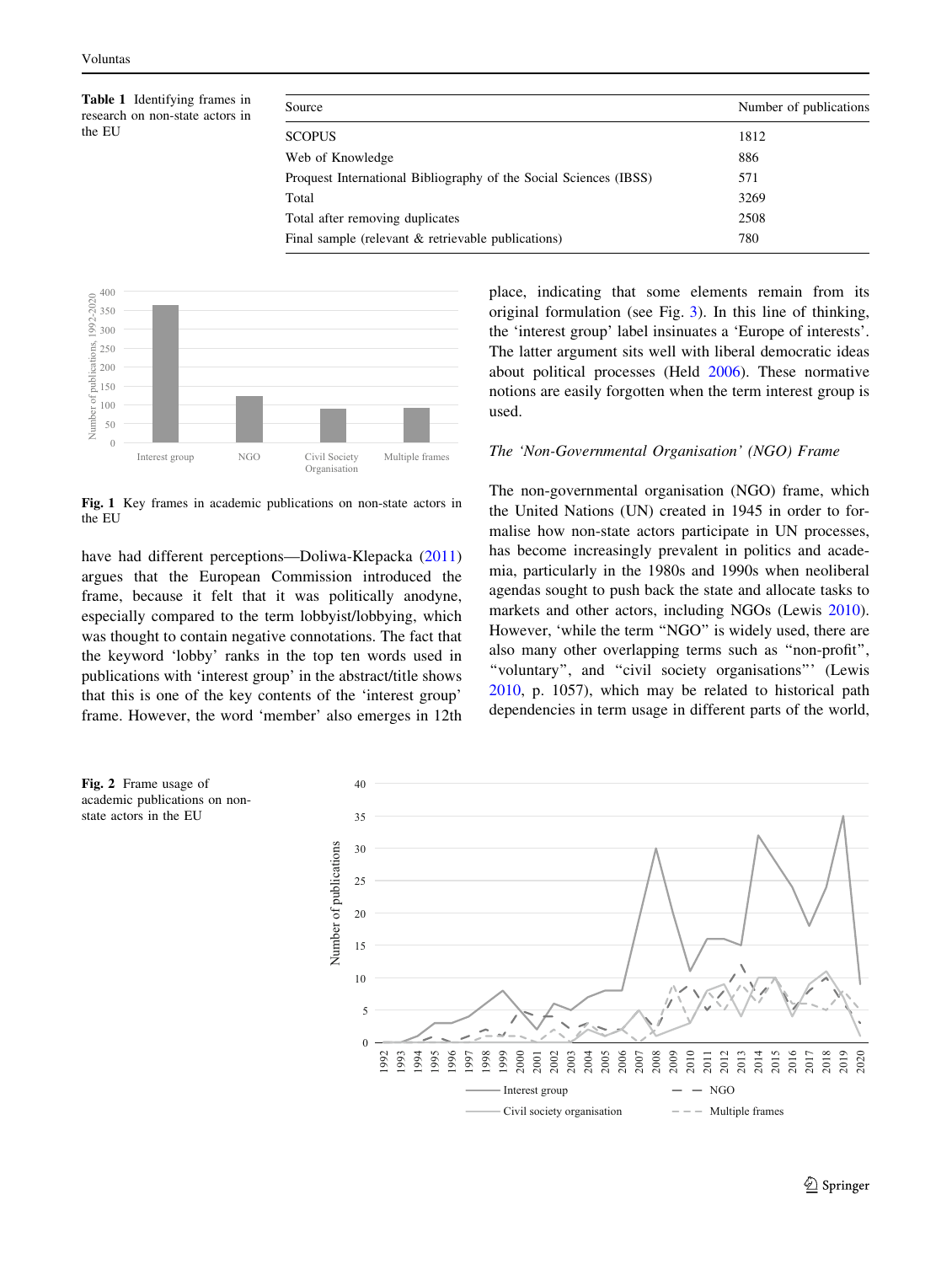<span id="page-5-0"></span>

Fig. 3 Interest group frame

but also to the fact that NGOs tend to be very diverse organisations (Lewis [2010](#page-10-0)). Lewis ([2010\)](#page-10-0) argues that NGO activities may be understood in two broad categories: service provision and political advocacy. Many of the NGOs active in the EU are indeed 'umbrella organisations' performing political advocacy for a range of NGOs in their membership (Melville [2010\)](#page-10-0), or they represent globally active organisations such as Greenpeace or the WWF.

On a fairly basic level, the term NGO signifies an organisation that is neither governmental nor part of the market (therefore sometimes also described as belonging to the 'third sector'). This framing becomes a source of legitimacy derived from a perceived sense of independence. Given that some environmental groups such as Greenpeace have great capacity to attract public attention, and tend to self-identify as NGOs, the expression has stuck in the public and academic mind. The concept NGO became popular in order to describe organisations that are perceived to be 'defenders of the public interest, presenting neutral, value-free accounts of issues and problems', driven by positive media images and public stunts (Grant [2001,](#page-10-0) p. 338). Although this frame has been criticised for a number of reasons, it enjoys considerable use and appreciation (see Giddens [2011\)](#page-10-0). This is especially true in the environmental sector and with a view to a few other campaigning causes (Grant [2001](#page-10-0)). The keyword analysis of publications with the term 'NGO' in the title/abstract corroborates these arguments from the literature. The words 'environment' and 'social' are among the top ten words used in these publications, and 'stakeholders' in 54th place. 'Governs' appears in 15th place, while the word 'members' appears in (20th) place (see Fig. 4).

Many have argued that NGOs are the basic element or constitutive part of civil society (Kohler-Koch and Rittberger [2006](#page-10-0)). These claims notwithstanding, in contrast to

the orientation towards democratic theory in the CSO frame (see below), the NGO frame contains notions of governance—as supported by the keywords above—an organisational form that envisions networks, rather than hierarchies of government, at the root of societal steering (Fukuyama [2016;](#page-10-0) Rhodes [2007](#page-10-0)). The underlying rationale here is different from approaches to civil society that rely on participatory or deliberative notions, mainly with a strong connection to state structures.

## The 'Civil Society [Organisation]' Frame

While relatively well developed in political theory (e.g. Cohen and Arato [1992](#page-9-0)), civil society remains a contested concept in the social sciences (Paturyan [2011\)](#page-10-0). According to Edwards ([2011\)](#page-9-0), this is in part because it first emerged as a broad concept of a 'sphere of uncoerced human association between the individual and the state […] relatively independent of government and the market' (p. 3). Origins of ideas on civil society can be traced to scholars running from Aristotle to Jean-Jacques Rousseau, Georg W.F. Hegel, John Dewey, Antonio Gramsci, Jürgen Habermas and others (Anheier et al. [2010](#page-9-0); Ehrenberg [2011\)](#page-9-0). While their arguments cannot be reviewed in depth here, it is important to highlight that civil society has typically been understood to be a sphere that is complementary to politics and markets (Cohen and Arato [1992](#page-9-0)). Today, there are three broad ways to conceptualise society: as a sphere of voluntary action; as a 'kind of society' with a specific set of norms; and as 'a space for citizen action and engagement' in the public sphere (Edwards [2011](#page-9-0), p. 7).

Correspondingly, researchers use civil society ideas in three broad ways (Keane [2010\)](#page-10-0): as an 'idealtyp' in empirical investigations of its origins and nature; in pragmatic ways, where 'strategic usages of the term have an eye for defining what must or must not be done' (p. 463); or normatively, where civil society stands for an expression



Fig. 4 NGO frame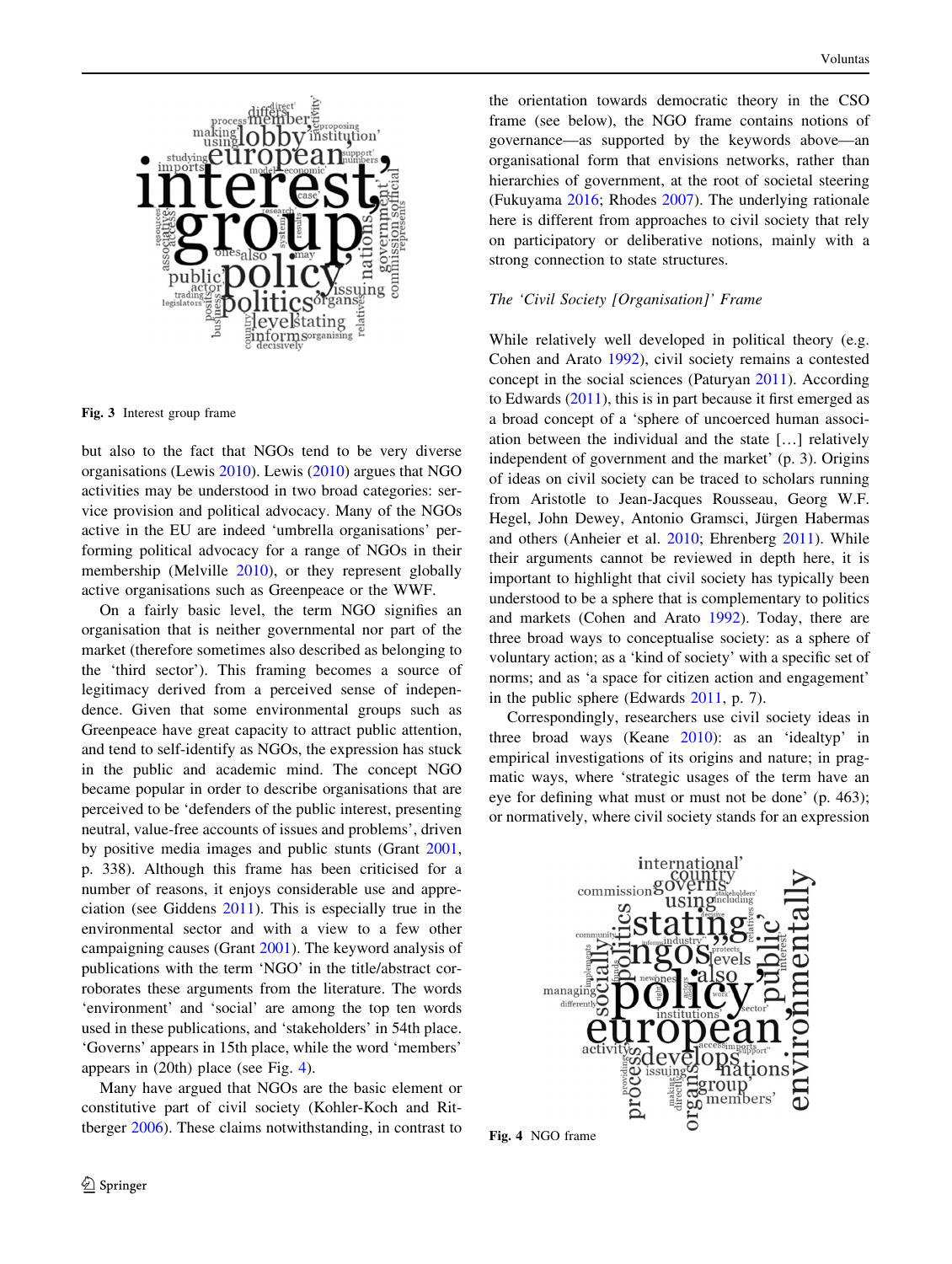of 'good society', often filling gaps left by markets and states. In contrast to NGOs (see above), civil society is often conceptualised as working 'with the state' (Cohen and Arato [1992](#page-9-0)) and contains positive connotations, because it is thought to connect citizens with their governing institutions. Scholars consequently often link civil society with participatory and deliberative approaches to democracy, particularly in the EU context (e.g. Kohler-Koch [2010c](#page-10-0); Smismans [2003;](#page-11-0) see also Habermas [1996\)](#page-10-0), a notion that appears to bear out in terms of representation and transmission in a more recent empirical analysis (Rodekamp [2013,](#page-11-0) p. 258–259).

The results from the keyword analysis of academic publications with 'civil society' in the abstract/title corroborate the latter point. The word 'members' appears in the top twenty words used in these publications, followed by 'participative' (21st place), 'represents' (22nd) and 'associative' (35th). In sum, the keywords also suggest that the concept of civil society in the EU context links with academic discussions about EU democracy and citizen engagement (see Fig. 5).

The origins of this linkage may be traced to the late 1990s, when civil society was framed as a democratising force in order to remedy the EU's democratic and legitimacy crisis after the fall of the Santer Commission (Smismans [2003\)](#page-11-0). A small number of individuals, including academic Stijn Smismans and a handful of Commission officials around Jerome Vignon, were instrumental in framing civil society as a solution to the EU's crisis (Michel [2008](#page-10-0); Smismans [2006](#page-11-0)). In what finally became the White Paper on European governance (European Commission [2001](#page-9-0)), they left notions of civil society, participation, and dialogue sufficiently vague in order to unite actors with different ideas on civil society and democracy to address the democratic deficit (Michel [2008\)](#page-10-0). The civil society concept proved broad enough to address both



Fig. 5 Civil society organisation frame

philosophical concerns about democratic legitimacy and the practical needs of consultation (Michel [2008](#page-10-0); Freise [2008](#page-10-0); Smismans [2006](#page-11-0)). It follows that the fuzziness of the frame enabled its efficacy at the European level (Michel [2008](#page-10-0)), but people continued to pursue their own visions of European governance within it.

This state of affairs continues to generate disagreement among academics '[…] not just because the concept of civil society is ambiguous but also because civil society is linked to different images of the nature of the European polity' (Kohler-Koch [2009,](#page-10-0) p. 47; see also Kohler-Koch [2010a\)](#page-10-0). Finke ([2007,](#page-10-0) p. 1) explains that '[…] two scholars who refer to "civil society" do not necessarily mean the same thing and this is even less obvious if journalists, politicians or public officials allude to civil society'. For example, Kohler-Koch and Quittkat ([2009](#page-10-0)) found in a survey that whether or not scholars classify an organisation as civil society depends on their underlying democratic ideals. People who adhere to pluralist or governance visions classify trade unions or firms as civil society organisations as long as they add to the number of voices represented in EU political discourse (Kohler-Koch and Quittkat [2009\)](#page-10-0). By contrast, scholars with deliberative or participatory perspectives may only classify general interest organisations as civil society (Kohler-Koch and Quittkat [2009\)](#page-10-0).

Particularly for those emphasising participatory and deliberative notions, evidence showing that CSOs in the EU struggle to engage citizens in EU policy-making processes challenges this positive framing (Kohler-Koch [2010b](#page-10-0); Kohler-Koch and Quittkat [2013](#page-10-0); Warleigh [2001](#page-11-0)). The positive normative overtones of this frame may thus obscure empirical realities. As Apthorpe [\(1997](#page-9-0), p. 43f) explains,

[...] we should also be suspicious of a term which is agreed among so many people, which everybody likes, and which everybody is in favour of. One crucial characteristic of these sorts of keywords is that they do not require an opposite word to give or enhance their meaning. They acquire much of their winning warmth from their popular meanings in everyday usage. A further characteristic is that, as a rule, they are not ever put to serious empirical test or if they are, and they fail, they continue to circulate in good currency nevertheless.

Indeed, discussions of CSOs' less favourable features are slow to emerge (e.g. Chambers and Kopstein [2001\)](#page-9-0) and much empirical and theoretical work remains in order to understand how positively viewed normative notions of participatory and deliberative democracy embedded in the civil society frame play out in practice.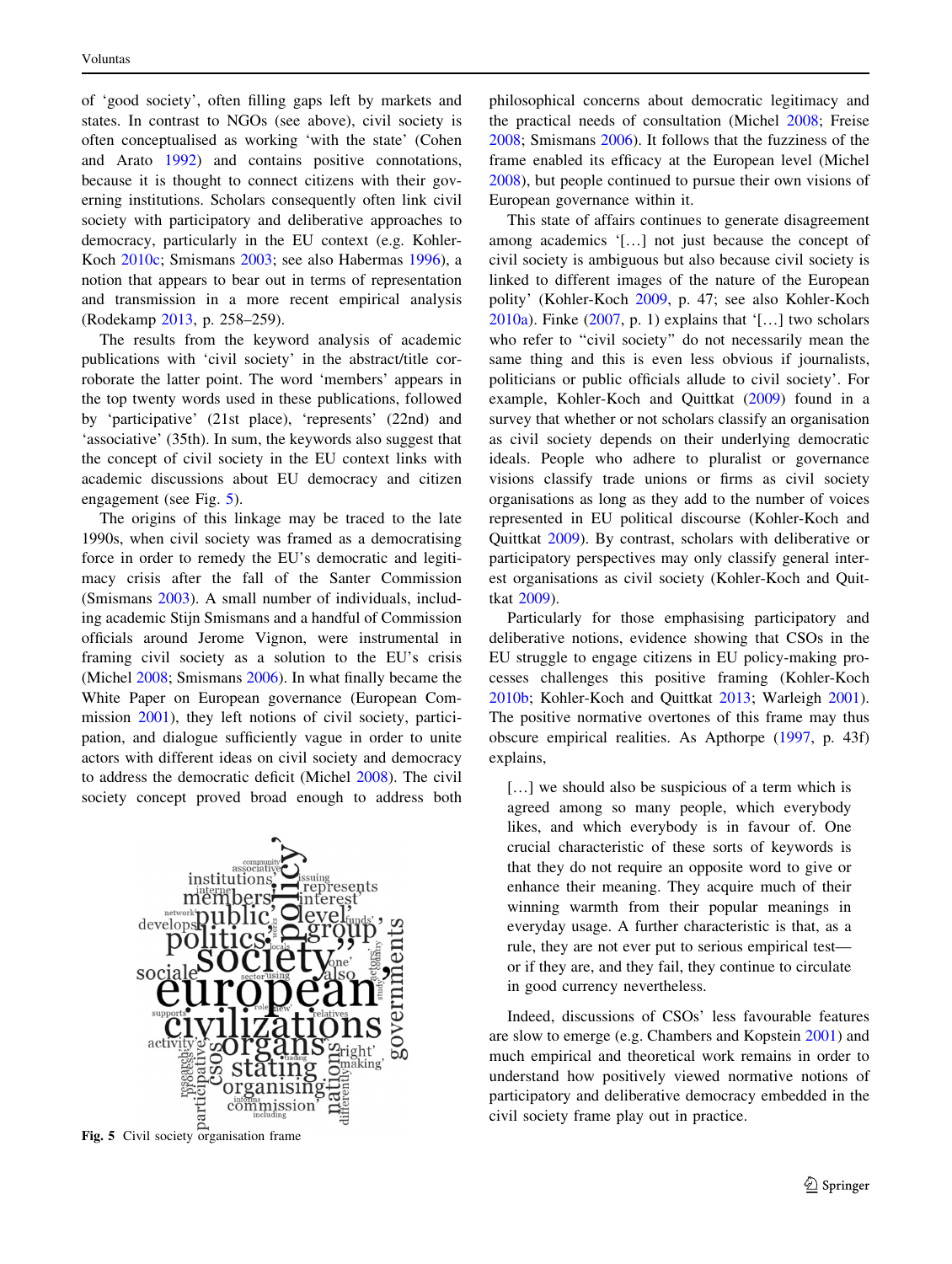This analysis reveals a smaller, but growing number of articles that include multiple frames (see Fig. [2](#page-4-0)). There are in principle two types of publications that use multiple frames: first, there are publications that use the frames carelessly and interchangeably without paying attention to their underlying normative dimensions. Such use is unfortunate, because it convolutes concepts and frames and thus potentially leads to confusion. By contrast, there are those who deliberately engage with and explore different frames and concepts with a view to understanding their differences (e.g. Enjolras et al. [2018](#page-10-0), chapters 1 and 2; Salamon and Sokolowski [2016\)](#page-11-0)—a welcome endeavour to which the current paper also seeks to contribute in a systematic fashion. The keyword analysis represents a melange of different approaches, including words such as 'interest', 'group', but also 'members' and 'participative'. See Fig. 6.

## Summary

The three most popular frames on non-state actors in the EU emerging from the bibliographic analysis are 'interest group', 'NGO', 'civil society organisation', and the publications using multiple frames. Frame contents indicate that these connect with liberal democracy and pluralism (interest groups), governance (NGO), and deliberative/participatory democracy (CSO) ideals of the European polity. See Table [2](#page-8-0).



Fig. 6 Multiple frames

## Discussion and Conclusion

This paper set out to identify and describe prevalent frames used to describe non-state actors in the EU in academic publications. Framing non-state actors is relevant for academic study and for ongoing debates about the European democratic deficit, which have often admonished a perceived distance between the EU and its citizens (Saurugger [2008](#page-11-0)). The bibliometric analysis of a novel literature database containing 780 publications that appeared between 1992 and 2020 presented in this paper suggests three main frames used to describe non-state actors in research in the EU, namely 'interest group', 'nongovernmental organisation (NGO)', and 'civil society organisation' (CSO). The use of these frames is not (and should not be) random or interchangeable. Rather, this paper demonstrates that each frame contains specific normative visions about the role of non-state actors in the EU's evolving democracy, which the previous sections have unpacked (see also Kutay [2017](#page-10-0)). For example, in relevant literatures, non-state actors—then usually re-framed as 'civil society organisations'—are thought to potentially plug the democratic deficit, though caveats apply (e.g. Saurugger [2008\)](#page-11-0).

These findings chime with how EU policy-makers have used 'civil society' terminology (Freise [2008](#page-10-0)). For example, in the important White Paper on European Governance, $\frac{7}{1}$  the European Commission uses a very broad definition of civil society to claim that

Civil society plays an important role in giving voice to the concerns of citizens and delivering services that meet people's needs. […] Nongovernmental organisations play an important role at global level in development policy. (European Commission [2001](#page-9-0), p. 14)

What is striking in this document is that the term 'lobbying' is not used at all, the term 'interest groups' is cited once (p. 34), but 'civil society' seventeen times; 'nongovernmental organisations' is only used once (see quote above). More generally, Kohler-Koch and Finke ([2007\)](#page-10-0) show that the European Commission has moved from talking about 'special interest groups' to 'NGOs' and finally 'CSOs' across a range of policy documents. This has resulted from a shift in the Commission from consulting interests towards notions of participatory democracy (Kohler-Koch and Finke [2007\)](#page-10-0)—though this paper suggests that across academic literatures, this focus may be waning. European policy-makers evidently use frames about non-state actors strategically in order to make claims about their role in the European polity (Smismans [2003](#page-11-0)).

<sup>7</sup> The White Paper was not included in the literature database, because it is not an academic publication.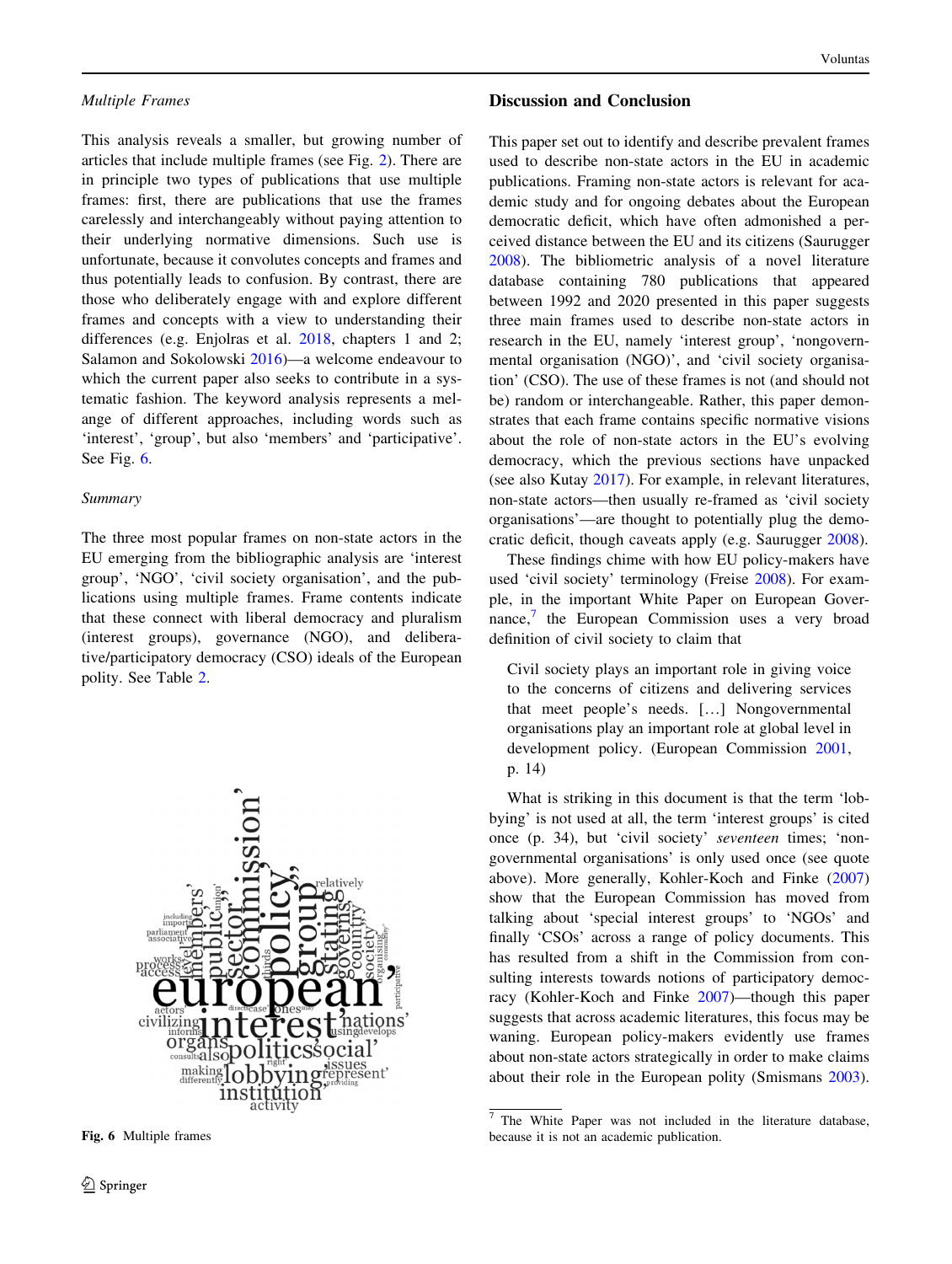| <b>Tube</b> $\blacksquare$ They Humes in publications on non-state actors in the Eq. |                                                                                                                                                                                                                                                                                                                                   |  |
|--------------------------------------------------------------------------------------|-----------------------------------------------------------------------------------------------------------------------------------------------------------------------------------------------------------------------------------------------------------------------------------------------------------------------------------|--|
| Concept/terminology                                                                  | Key contents of the underlying frame.                                                                                                                                                                                                                                                                                             |  |
| Interest group                                                                       | 'Influence'. Focus on organisation, aggregation of interests, and political advocacy; perceived neutrality in academic<br>circles; often in pluralist/liberal democratic frameworks ('Europe of interests'). Keyword 'members' less significant.                                                                                  |  |
| NGO                                                                                  | 'Environmental'; 'social'. An organisation separate from the state/government and the market; often positive<br>connotation; often used for environmental organisations; often used in conceptual frameworks of 'governance'.                                                                                                     |  |
| Civil society<br>organisation                                                        | 'Democracy'; 'participation'; 'accountability'; 'legitimacy'; 'member'; 'citizen'. Focus on citizens and the connection<br>between citizens and governmental institutions; working 'with the state'; often in participatory and deliberative<br>democratic frameworks; generally positive connotation in public/academic debates. |  |

<span id="page-8-0"></span>Table 2 Key frames in publications on non-state actors in the EU

Source: Own keyword analysis and literature review

The findings from this paper may help practitioners to use the concepts in a way that furthers their aims, while remaining cognizant of the alternatives. It is therefore important to pay attention to the frames that EU policymakers evoke, because 'policy language […] is itself a form and source of policy power' (Apthorpe [1997,](#page-9-0) p. 42). This analysis shows that in corresponding academic work, the interest group frame has gained force at the expense of civil society organisations and the other frames over the last two decades.

Dynamic framing of non-state actors in the EU furthermore has the potential to reveal developments in EU governance, which has been described as a polity-in-themaking. As new states join the EU (e.g. Croatia in 2013) and others leave (UK in 2020) and the policy-making activities of the EU change, the role of non-state actors is constantly being evaluated and contested. This is particularly relevant in light of continuous efforts to adjust nonstate actor regulation in the EU (Greenwood and Dreger [2013\)](#page-10-0). In addition, potential roles of non-state actors matter for addressing the EU's perceived democratic deficit. Kohler-Koch and Rittberger [\(2007](#page-10-0), p. 11) write:

The political discourse supporting institutional reforms in the EU is quite evidently inspired by the mainstream debate in academia that the present institutions of liberal democracy are not operating satisfactorily, that a key problem is the lack of civic engagement and, therefore, a main concern how to promote effective citizenship.

Given that academics can become involved in EU policy-making in multiple ways (e.g. Gornitzka and Sverdrup [2008\)](#page-10-0), developing a clearer understanding of their framing of non-state actors may open up possibilities to understand how academic and policy-maker frames interact and how academia influences the development of the European polity. But this also means that academic framing may influence the success of responses to issues such as the European democratic deficit (see Peters and Hoornbeek [2005](#page-10-0)).

Academic framing may be a slower process than in the world of public policy-making, and it tends to be less action-oriented than in social movements/among policymakers. However, similar general principles apply—academic leaders frame or re-frame phenomena, frames interact with political and social realities and serve to attract followers, who could be other academics, students, or policy-makers. Future research should shed more light on the role of academics in political framing processes. If the EU institutions are receptive to academic voices, then their lobbying regulation and funding schemes for nonstate actors may change in response to the way in which these groups are understood. Research on non-state actors as such—and the dominant frames developed and used within that field—may have a collective impact that works over time to shape important aspects of the European polity.

One may argue that academic conceptual development on non-state actors should be separated from political framing processes. It is questionable whether such a separation is possible in principle or practice. Attempting to do so certainly risks creating an increasing distance between political realities and corresponding academic study, thereby overlooking academia's role in political framing processes and vice versa. In practical terms, the ongoing, networked cross-fertilisation between academia and EU politics makes strict separation all but impossible. A better approach is to study how dynamic framing processes unfold in different arenas, how they overlap and interact, and what political and conceptual consequences emerge from related developments. Of course, not all scholars who use a certain set of terminology may consciously argue for a particular democratic vision for Europe, or necessarily make a conscious choice to this effect. There may still be a significant degree of randomness in academic use.

Finally, if we accept Callon's ([1998\)](#page-9-0)'s rationale that frames are intrinsically dynamic, attempts to provide 'clear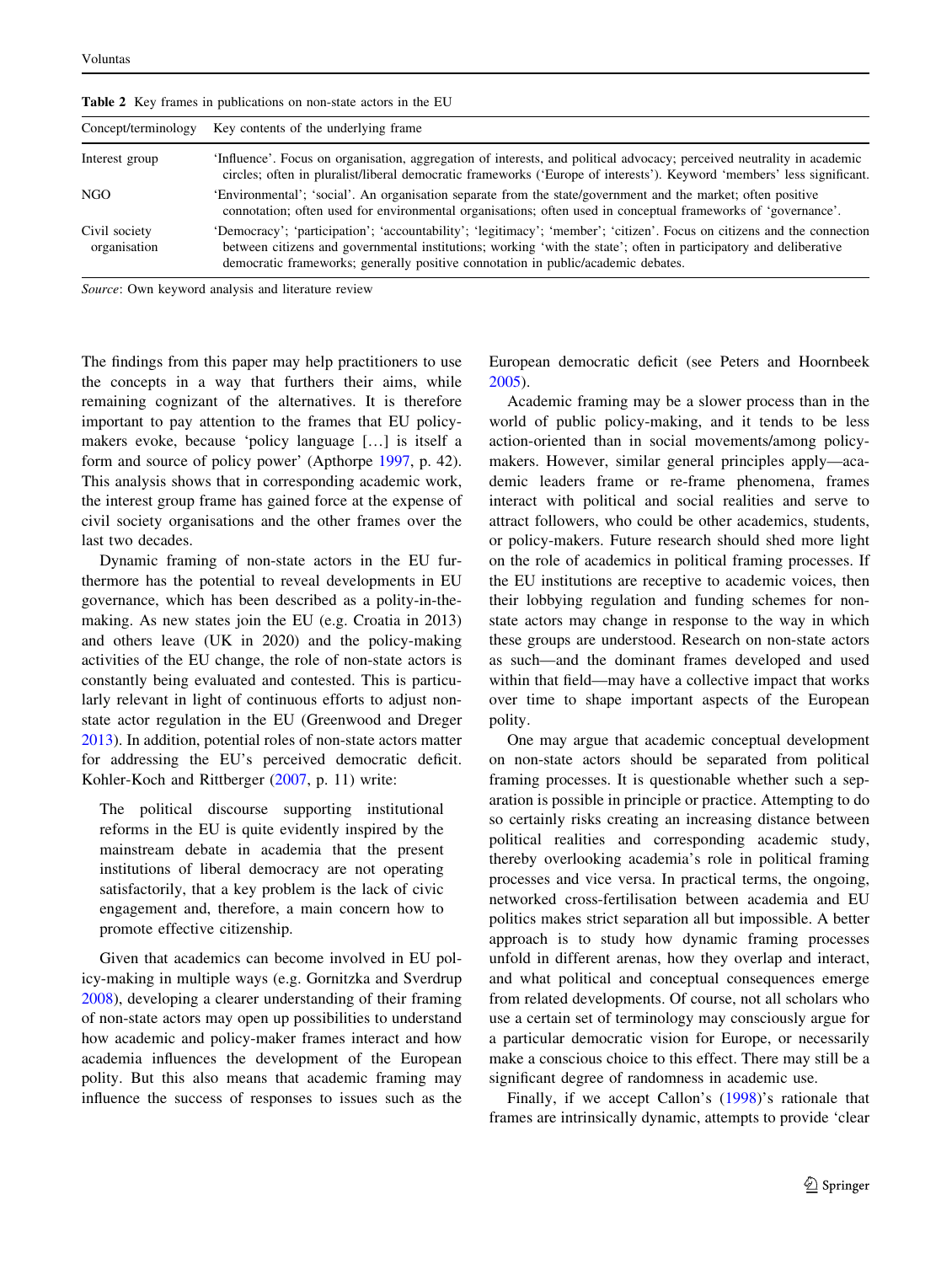<span id="page-9-0"></span>definitions' of terms (e.g. Jordan et al. [2004](#page-10-0)) may fail as the result of a continual process of re-framing and frame interaction. The current contribution may be understood as an analysis of a particular time, spanning nearly three decades. However, important insights could emerge from future studies seeking to shed light on why certain frames emerge in particular times, how academic and political frames interact, and how this relates to EU polity building.

Acknowledgements An earlier version of this paper was written as the second chapter of a Master of Philosophy (MPhil) thesis submitted to the Department of Geography and the Environment at the University of Oxford in 2013. The author thanks his thesis supervisor, Dr Paul Jepson, for support and advice during this period. In updating and re-working the paper prior to publication, the Technical University of Darmstadt and especially Prof. Kai Schulze's research group provided for an excellent research environment. Finally, the author is grateful to the anonymous peer reviewers, whose constructive comments considerably strengthened the paper.

Funding Open Access funding enabled and organized by Projekt DEAL. Funding was provided by St. Cross College, University of Oxford (Student Travel and Research Grant), and the Technical University of Darmstadt (Ingenium Support Package Grant).

#### Compliance with Ethical Standard

Conflict of interest On behalf of all authors, the corresponding author states that there is no conflict of interest.

Open Access This article is licensed under a Creative Commons Attribution 4.0 International License, which permits use, sharing, adaptation, distribution and reproduction in any medium or format, as long as you give appropriate credit to the original author(s) and the source, provide a link to the Creative Commons licence, and indicate if changes were made. The images or other third party material in this article are included in the article's Creative Commons licence, unless indicated otherwise in a credit line to the material. If material is not included in the article's Creative Commons licence and your intended use is not permitted by statutory regulation or exceeds the permitted use, you will need to obtain permission directly from the copyright holder. To view a copy of this licence, visit [http://creativecommons.](http://creativecommons.org/licenses/by/4.0/) [org/licenses/by/4.0/.](http://creativecommons.org/licenses/by/4.0/)

## References

- Albareda, A., & Braun, C. (2019). Organizing transmission belts: The effect of organizational design on interest group access to EU Policy-making. Journal of Common Market Studies, 57(3), 468–485.
- Andrés, A. (2009). Measuring academic research: How to undertake a bibliometric study. Oxford: Chandos Publishing.
- Anheier, H. K., Toepler, S., & List, R. (Eds.). (2010). International encyclopedia of civil society. New York: Springer.
- Apthorpe, R. (1997). Writing development policy and policy analysis plain or clear: On language, genre and power. In C. Shore & S. Wright (Eds.), Anthropology of policy: Critical perspectives on governance and power (pp. 43–58). London; New York: Routledge.
- Arras, S., & Beyers, J. (2020). Access to European Union agencies: Usual suspects or balanced interest representation in open and

closed consultations? Journal of Common Market Studies, 58(4), 836–855.

- Baroni, L., Carroll, B. J., Chalmers, A. W., Marquez, L. M. M., & Rasmussen, A. (2014). Defining and classifying interest groups. Interest Groups & Advocacy, 3(2), 141–159.
- Benford, R. D., & Snow, D. A. (2000). Framing processes and social movements: An overview and assessment. Annual Review of Sociology, 26(1), 611–639.
- Berkhout, J., Carroll, B. J., Braun, C., Chalmers, A. W., Destrooper, T., Lowery, D., et al. (2015). Interest organizations across economic sectors: Explaining interest group density in the European Union. Journal of European Public Policy, 22(4), 462–480.
- Beyers, J., Eising, R., & Maloney, W. (2008). Researching interest group politics in Europe and elsewhere: Much we study, little we know? West European Politics, 31(6), 1103–1128.
- Boräng, F., & Naurin, D. (2015). 'Try to see it my way!' Frame congruence between lobbyists and European Commission officials. Journal of European Public Policy, 22(4), 499–515.
- Boräng, F., Eising, R., Klüver, H., Mahoney, C., Naurin, D., Rasch, D., et al. (2014). Identifying frames: A comparison of research methods. Interest Groups & Advocacy, 3(2), 188–201.
- Bouwen, P. (2009). The European Commission. In D. Coen & J. Richardson (Eds.), Lobbying the European Union: Institutions, actors, and issues (pp. 19–38). Oxford: Oxford University Press.
- Bunea, A., & Baumgartner, F. R. (2014). The state of the discipline: Authorship, research designs, and citation patterns in studies of EU interest groups and lobbying. Journal of European Public Policy, 21(10), 1412–1434.
- Callon, M. (1998). An essay on framing and overflowing: Economic externalities revisited by sociology. In M. Callon (Ed.), The laws of the markets (pp. 244–269). Oxford; Malden, MA: Blackwell Publishers.
- Chambers, S., & Kopstein, J. (2001). Bad civil society. Political Theory, 29(6), 837–865.
- Chong, D., & Druckman, J. N. (2007). Framing theory. Annual Reviews of Political Science, 10, 103–126.
- Clapham, A. (2009). Non-state actors (in postconflict peace-building). In V. Chetail (Ed.), Postconflict peace-building: A lexicon (pp. 200–212). Oxford: Oxford University Press.
- Coen, D., & Katsaitis, A. (2019). Between cheap talk and epistocracy: The logic of interest group access in the European Parliament's committee hearings. Public Administration, 97(4), 754–769.
- Cohen, J. L., & Arato, A. (1992). Civil society and political theory. Cambridge, Massachusetts: MIT Press.
- Commission, European. (2001). European governance: A white paper. Brussels: European Commission.
- Creed, W. D., Langstraat, J. A., & Scully, M. A. (2002). A picture of the frame: Frame analysis as technique and as politics. Organizational Research Methods, 5(1), 34–55.
- Dalziel, R. (2010). Interest and pressure groups. In H. K. Anheier, S. Toepler, & R. List (Eds.), International encyclopedia of civil society (pp. 867–870). New York: Springer.
- Doliwa-Klepacka, A. (2011). Ways of influencing the process of law establishment by lobby groups in the European Union. Studies in Logic, Grammar and Rhetoric, 26(39), 245–255.
- Donohue, J. C. (1973). Understanding scientific literatures: A bibliometric approach. Cambridge, Mass; London: MIT Press.
- Dür, A. (2007). The question of interest group influence. Journal of Public Policy, 27(1), 1–12.
- Edwards, M. (2011). Introduction: Civil society and the geometry of human relations. In M. Edwards (Ed.), (pp. 3–14). Oxford: Oxford University Press.
- Ehrenberg, J. (2011). The history of civil society ideas. In M. Edwards (Ed.), The Oxford handbook of civil society (pp. 15–28). Oxford: Oxford University Press.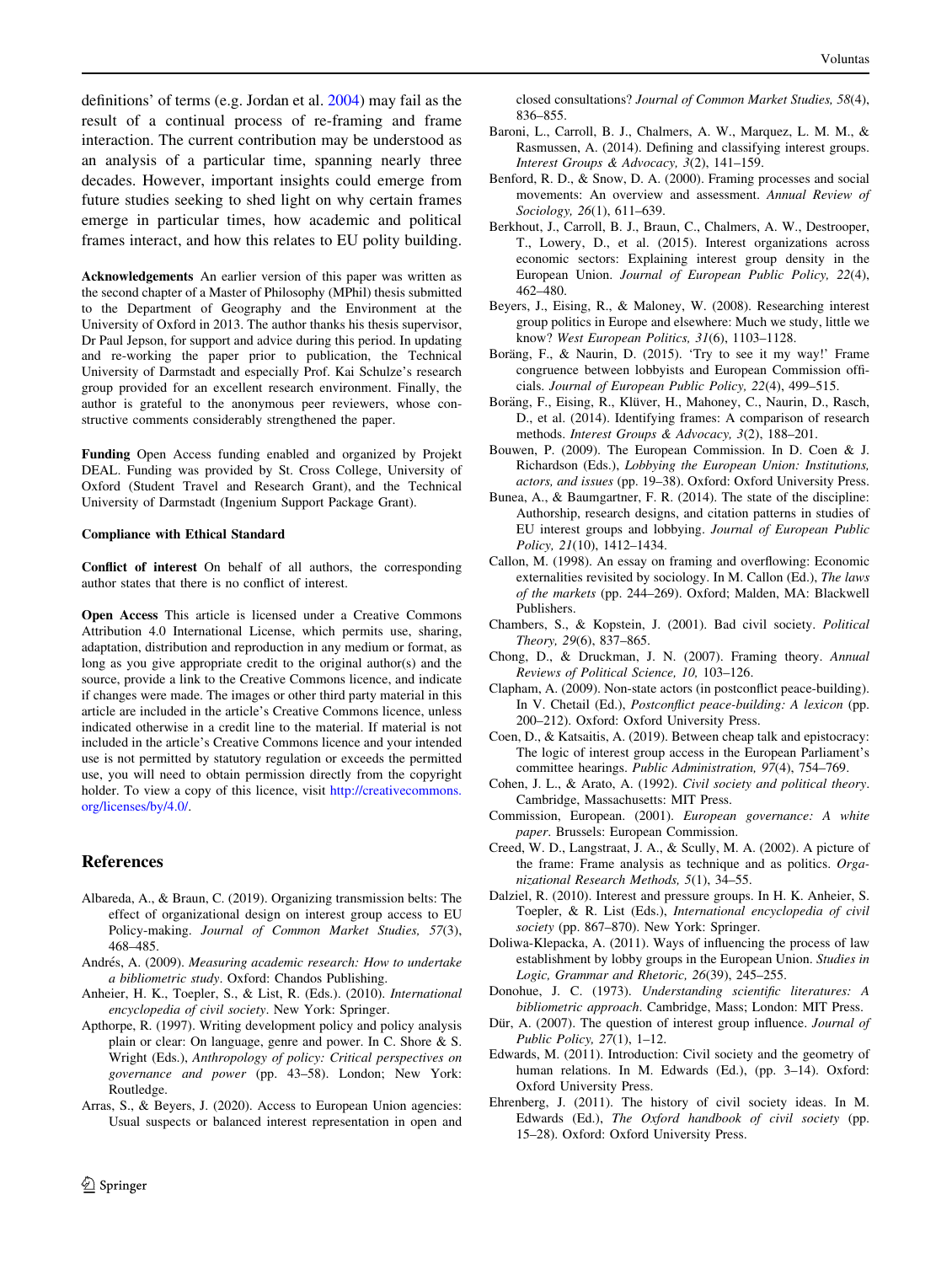- <span id="page-10-0"></span>Eising, R., & Lehringer, S. (2013). Interest groups and the European Union. In M. Cini & N. Pérez-Solórzano Borragán (Eds.), European Union politics (4th ed., pp. 183–195). Oxford: Oxford University Press.
- Enjolras, B., Salamon, L. M., Henrik Sivesind, K., & Zimmer, A. (2018). The third sector as a renewable resource for Europe: Concepts, impacts, challenges and opportunities. Cham, Switzerland: Springer.
- Entman, R. M. (2009). Projections of power: Framing news, public opinion, and US foreign policy. Chicago: University of Chicago Press.
- Finke, B. (2007). Civil society participation in EU governance. Living Reviews in European Governance, 2. Retrieved October 20, 2020 from [http://www.europeangovernancelivingreviews.org/](http://www.europeangovernancelivingreviews.org/Articles/lreg-2012-2/) [Articles/lreg-2012-2/.](http://www.europeangovernancelivingreviews.org/Articles/lreg-2012-2/)
- Freise, M. (2008). The civil society discourse in Brussels–between societal grievances and utopian ideas. In M. Freise (Ed.), European civil society on the road to success? (pp. 21–45). Baden Baden: Nomos.
- Fukuyama, F. (2016). Governance: What do we know, and how do we know it? Annual Review of Political Science, 19, 89–105. [https://](https://doi.org/10.1146/annurev-polisci-042214-044240) [doi.org/10.1146/annurev-polisci-042214-044240.](https://doi.org/10.1146/annurev-polisci-042214-044240)
- Gamson, W. A., & Entman, Robert M. (2005). Projections of power: framing news, public opinion, and US foreign policy. Public Opinion Quarterly, 69(2), 324–326.
- Giddens, A. (2011). The politics of climate change. Cambridge; Malden, MA: Polity.
- Goffman, E. (1974). Frame analysis: An essay on the organization of experience. New York: Harper & Row.
- Gornitzka,  $\AA$ ., & Sverdrup, U. (2008). Who consults? The configuration of expert groups in the European Union. West European Politics, 31(4), 725–750.
- Grant, W. (2001). Pressure politics: From 'insider' politics to direct action? Parliamentary Affairs, 54(2), 337–348.
- Greenwood, J. (2017). Interest representation in the European Union (4th ed.). New York: Palgrave Macmillan.
- Greenwood, J., & Dreger, J. (2013). The transparency register: A European vanguard of strong lobby regulation? Interest Groups & Advocacy, 2(2), 139–162.
- Habermas, J. (1996). Between facts and norms: Contributions to a discourse theory of law and democracy (William Rehg Trans.). Cambridge, Massachusetts: MIT Press.
- Held, D. (2006). Models of democracy (3rd ed.). Cambridge: Polity Press.
- Jordan, G., Halpin, D., & Maloney, W. (2004). Defining interests: Disambiguation and the need for new distinctions? The British Journal of Politics & International Relations, 6(2), 195–212.
- Keane, J. (2010). Civil society, definitions and approaches. In H. K. Anheier, S. Toepler, & R. List (Eds.), International encyclopedia of civil society (pp. 461–464). New York: Springer.
- Klüver, H. (2013). Lobbying in the European Union: Interest groups, lobbying coalitions, and policy change. Oxford: Oxford University Press.
- Klüver, H., & Mahoney, C. (2015). Measuring interest group framing strategies in public policy debates. Journal of Public Policy, 35(2), 223–244.
- Klüver, H., & Saurugger, S. (2013). Opening the black box: The professionalization of interest groups in the European Union. Interest Groups & Advocacy, 2(2), 185–205.
- Kohler-Koch, B. (2009). The three worlds of European civil society what role for civil society for what kind of Europe? Policy and Society, 28(1), 47–57.
- Kohler-Koch, B. (2010a). Civil society and the European Union. In H. K. Anheier, S. Toepler, & R. List (Eds.), International encyclopedia of civil society (pp. 332–338). New York: Springer.
- Kohler-Koch, B. (2010b). If participation does not do the job, will accountability make a difference? The role of CSO in EU accountability. Retrieved October 20, 2020 from [http://www.](http://www.mzes.uni-mannheim.de/publications/papers/Kohler_representation_accountability2010-1.pdf) [mzes.uni-mannheim.de/publications/papers/Kohler\\_representa](http://www.mzes.uni-mannheim.de/publications/papers/Kohler_representation_accountability2010-1.pdf) [tion\\_accountability2010-1.pdf](http://www.mzes.uni-mannheim.de/publications/papers/Kohler_representation_accountability2010-1.pdf) .
- Kohler-Koch, B. (2010c). Civil society and EU democracy: 'Astroturf' representation? Journal of European Public Policy, 17(1), 100–116.
- Kohler-Koch, B., & Finke, B. (2007). The institutional shaping of EU–society relations: A contribution to democracy via participation? Journal of Civil Society, 3(3), 205–221.
- Kohler-Koch, B., & Quittkat, C. (2009). What is civil society and who represents civil society in the EU?—Results of an online survey among civil society experts. Policy and Society, 28(1), 11–22.
- Kohler-Koch, B., & Quittkat, C. (2013). De-mystification of participatory democracy: EU-governance and civil society. Oxford: Oxford University Press.
- Kohler-Koch, B., & Rittberger, B. (2006). Review article: The 'governance turn' in EU studies. Journal of Common Market Studies, 44, 27–49.
- Kohler-Koch, B., & Rittberger, B. (2007). Charting crowded territory: Debating the democratic legitimacy of the European Union. In B. Kohler-Koch & B. Rittberger (Eds.), Debating the democratic legitimacy of the European Union (pp. 1–29). Lanham, MD: Rowman & Littlefield.
- Kutay, A. (2017). How does the European Commission create a European civil society with words? A discourse theoretical inquiry. Journal of Common Market Studies, 55(5), 1094–1109.
- Lakoff, G. (2004). Don't think of an elephant: Know your values and frame the debate: The essential guide for progressives. White River Junction: Chelsea Green Publishing.
- Lewis, D. (2010). Nongovernmental organizations, definition and history. In H. K. Anheier, S. Toepler, & R. List (Eds.), International encyclopedia of civil society (pp. 1056–1062). New York: Springer.
- Maloney, W. A., Hafner-Fink, M., & Fink-Hafner, D. (2018). The impact of the EU accession process and EU funding on the professionalization of national interest groups: The Slovenian case. Interest Groups & Advocacy, 7(1), 41–60.
- Mansbridge, J. J. (1992). A deliberative theory of interest representation. In M. P. Petracca (Ed.), The politics of interests: Interest groups transformed (pp. 32–57). Boulder: Westview Press.
- Mazey, S., & Richardson, J. (1997). The Commission and the lobby. In G. Edwards & D. Spence (Eds.), The European Commission (2nd ed., pp. 178–212). London: Cartermill.
- Melville, R. (2010). Umbrella organizations. In H. K. Anheier, S. Toepler, & R. List (Eds.), International encyclopedia of civil society (pp. 1577–1582). New York: Springer.
- Michel, H. (2008). Incantations and uses of civil society by the European Commission. In B. Jobert & B. Kohler-Koch (Eds.), Changing images of civil society: From protest to governance (pp. 107–119). New York: Taylor & Francis.
- Paturyan, Y. (2011). Civil society and democracy: Disentangling mutual influences. Saarbrücken: VDM Verlag.
- Peters, B. G., & Hoornbeek, J. (2005). The problem of policy problems. In F. P. Eliadis, M. M. Hill, & M. Howlett (Eds.), Designing government: From instruments to governance (pp. 77–105). Montreal: Queen's University Press.
- Rein, M., & Schön, D. (1991). Frame-reflective policy discourse. In P. Wagner, C. Hirschon Weiss, B. Wittrock, & H. Wollmann (Eds.), Social sciences and modern states: National experiences and theoretical crossroads (pp. 262–289). Cambridge; New York: Cambridge University Press.
- Rhodes, R. A. W. (2007). Understanding governance: Ten years on. Organization Studies, 28(8), 1243–1264.